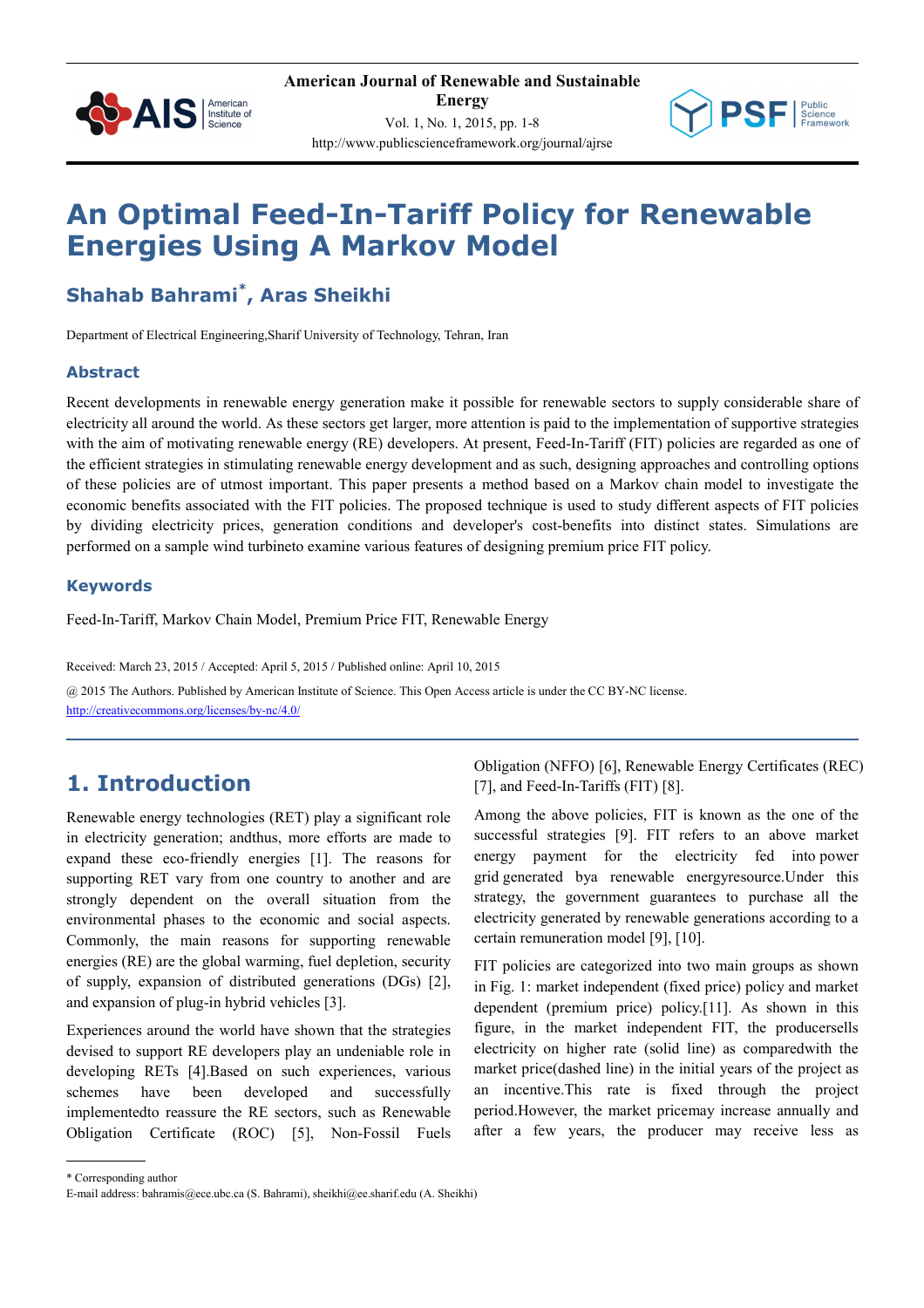comparedwith the market price. On account of this fact, the RE developer is motivated to expand its facilities andgenerate as much electricity as possible in the initial years of the project [11].

In themarket dependent FIT policy,the RE developerreceivesacertain premium on top of the marketprice as an incentive for the whole duration of the project period.However,the developer might face more difficulties in the beginning of the project as comparedwith the fixed price policysince less incentive is given to the RE developer [11].In both policy models, incentive payments are determined with respect to some critical parameters such as the technology aspects (type, maturity, generation cost, etc.), the environmental conditions (wind speed, sunshine radiation), the project size, the plant sites and the electricity application (base or peak load) [12]. Details of the differences between these two types of policies are discussed in [13]. Policy makers analyze several designing factors in order to employ the mentioned policies [12]. Not only do they need accurate information about current and near-future markets, but also they must be able to accurately predict the long-term market and technological trends [13]. A number of approaches have been proposed to analyze FIT models. Muhammad-Sukki in [14] have studied general financial aspects of FIT in Malaysia and compared the results with the other countries. Dusonchet and Telaretti [15] have investigated different incentive policies in Western European countries and performed economic analyses on various aspects of these policies. Lesser and Su [16] have overviewed the performance of some current FIT policies in different countries and modeled a two-part FIT on a forward capacity market to ensure security of development and stability of the whole market. Shrimali and Baker [17] have derived an optimal FIT schedule under production-based learning. They have performed two dynamic approaches, the learning–by-doing (LBD) and the economies of scale (EOS) method to investigate how the levelized cost of renewable technologies can be reduced.



Figure 1. Market dependent and independent FIT Policies(the dashed line is the market price and the solid line is the FIT price [11].

In [18], the impact of regulatory uncertainty induced by regulators considering moves from a FIT scheme to a moremarket-oriented regulatory regime is studied. Besides, numerical solutions reflecting current and expected future revisions in FIT levels is developed to show the potential changes in regulatory regimes. In [19], different FIT policies is studied for Photovoltaic systems. The advantages and disadvantages of each policy is investigated and compared. Lack of a comprehensive method with practical characteristics is discernible. This paper presents a novel approach, based on the Markov chain theoryto analyze various scenarios of the FIT policies by modelingthe cost and benefit of the RE developer during the project period. Furthermore, a sensitivity analysis is performed to investigate the impacts of variation in the parameters in the FIT model.

# **2. Price andFIT models**

Markov chain is a mathematical model that undergoes transitions from one state to another (from a finite or countable number of possible states in a system) in a chainlike manner [20]. It is a random process characterized as memory less (i.e. exhibiting the Markov property), which means that the next state depends only on the current state and not on the entire past. Markov chains have many applications as statistical models of the real-world processes, and can be used for modeling the systems with random behavior. Under this model, the system behavior is described by different states .

There are two main Markov models: the discrete model and continuous model [21].The continuous one is utilized in this paper to model the electricity price, generation, load demand, and cost-benefit of RE developer. In all steps, the Markov chain theory will be applied to calculate the main parameters such as the state probabilities and the transition rates. The explanation of this theory is beyond the scope of this paper and is presented in detail in [21]-[24].

#### **2.1. Price Model**



**Figure 2.** Daily electricity price and load variation in NSW region inAustralia.(Source: AEMO [25])

Since the electricity price is a reflection of the electricity loadvariation, the price can be determined as a stochastic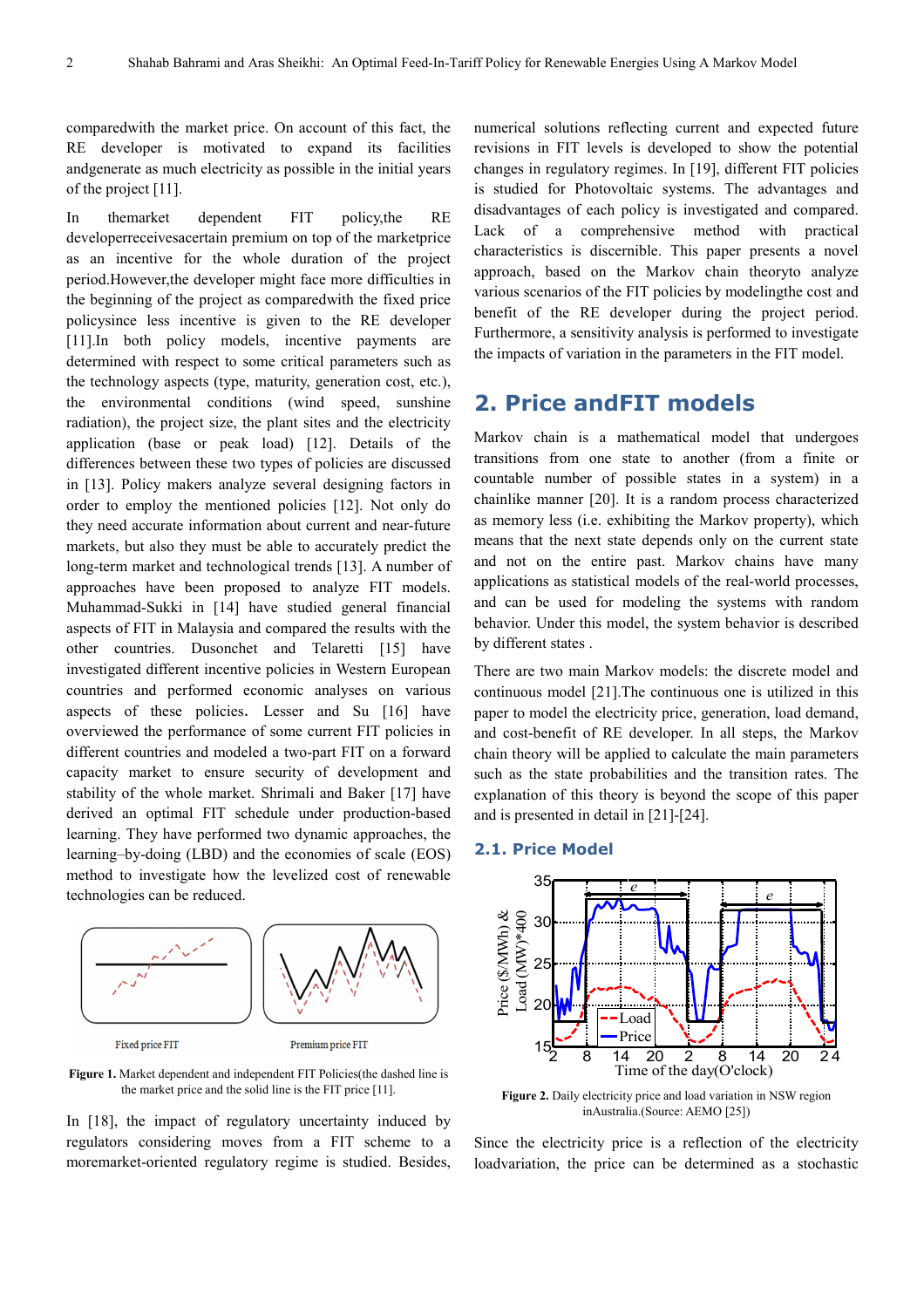system in time, which can be modeled with Markov chains [23].Fig. 2 shows the electricity price and the load demand variation in a typical dayin the NSW region in Australia [25].J.D. Hall et al [23]have described how the load demand can be represented by a simple Markov chain model regarding to peak levels. Since the electricity price almost always follows the load demand in competitive markets, it can be modeled similarly. Consequently, the price variation can be approximated by two step function as a daily price model. This model consists of a peak price level with duration  $e$ (exposure factor), and a low price with duration of  $1 - e$  for the remaining time. This two-level daily model for the electricity price can be used in all days of period  $D$  ( $days$ ). Fig. 3 represents an approximation model for the price cycle for period  $D = 7$  days. To obtain the Markov model of electricity price, it is assumed that the price data for the pastyears (e.g., the past 10 years) are available. First, the price data of each of the previous years are discounted back to its value in the first year using the average inflation rate. Second, the calculated values are considered to determine a two-level model for the electricity price in upcoming years.



**Figure 3.** Price cycle approximation with peak levels and fixed low level.(Source: AEMO [25])



**Figure 4.** Markov model for the electricity price.

The Markov chain for this price model is depicted in Fig. 4. This model contains  $N + 1$  states  $Pr_0$ ,  $Pr_1$ ,...,  $Pr_N$  andeach state occurs on average  $n_k$  times during the pastyears [23].The peak price returns to the low level (usually during nights) every day [23]. Additionally, the exposure factors for all days can beassumed tobe equal to the average of exposure

factors for all days [25]. These assumptions are acceptable for modeling the market price in a period of a month or a year. To study longer cycles, the price levels for the initial year should be updated by taking into account the inflation rate.Therefore, the proposed model can be applied with new parameters [23], [24].



Figure 5. Two states Markov model for Generation and load for certain day. (Source: AEMO [25])

#### **2.2. Generation-Load State Model**

On a given day, output generation of a RE plant varies hourly and may be different from its local load demand. As an example, Fig. 5 shows the output power for a certain wind turbine in Tasmania[26].Using the Markov chain theory [20], generation of the RE plant, as shown in Fig. 5, can be approximately modeled by a number ofaveragestates denoted by  $G_1, G_2, ..., G_m$  in descending order of generation level. In this paper, for the sake of simplicity, it is assumed that the load is constant. The method canbealso applied for variable load demand which can be modeled with different states (see the general case in [21] and [22]).By combining thegeneration and loadMarkov models, margin states are defined as the difference between the available capacity and the load demand [21]. They are represented by  $n$ states  $M_1, M_2, ..., M_m$  as follows:

$$
M_i = \begin{cases} G_i - L > 0, \ i \le k \\ G_i - L \le 0, \ i > k \end{cases}
$$
 (1)

$$
M_j = G_i - L_k \tag{2}
$$

Index  $k$  denotes the last state in which generation is more than load.Note that with generation states ordered descending,  $M_i$  values are also in descending order. The state probabilities and transition rates ofthe margin states can be calculated using the Markov chain theories which are explained in detail in [21]. For simplicity and without loss of generality, it is considered that there are *m* distinct generation states all equally likely. Thus, the transition rate and probability of each state are

$$
\lambda_{ij} = 1 \tag{3}
$$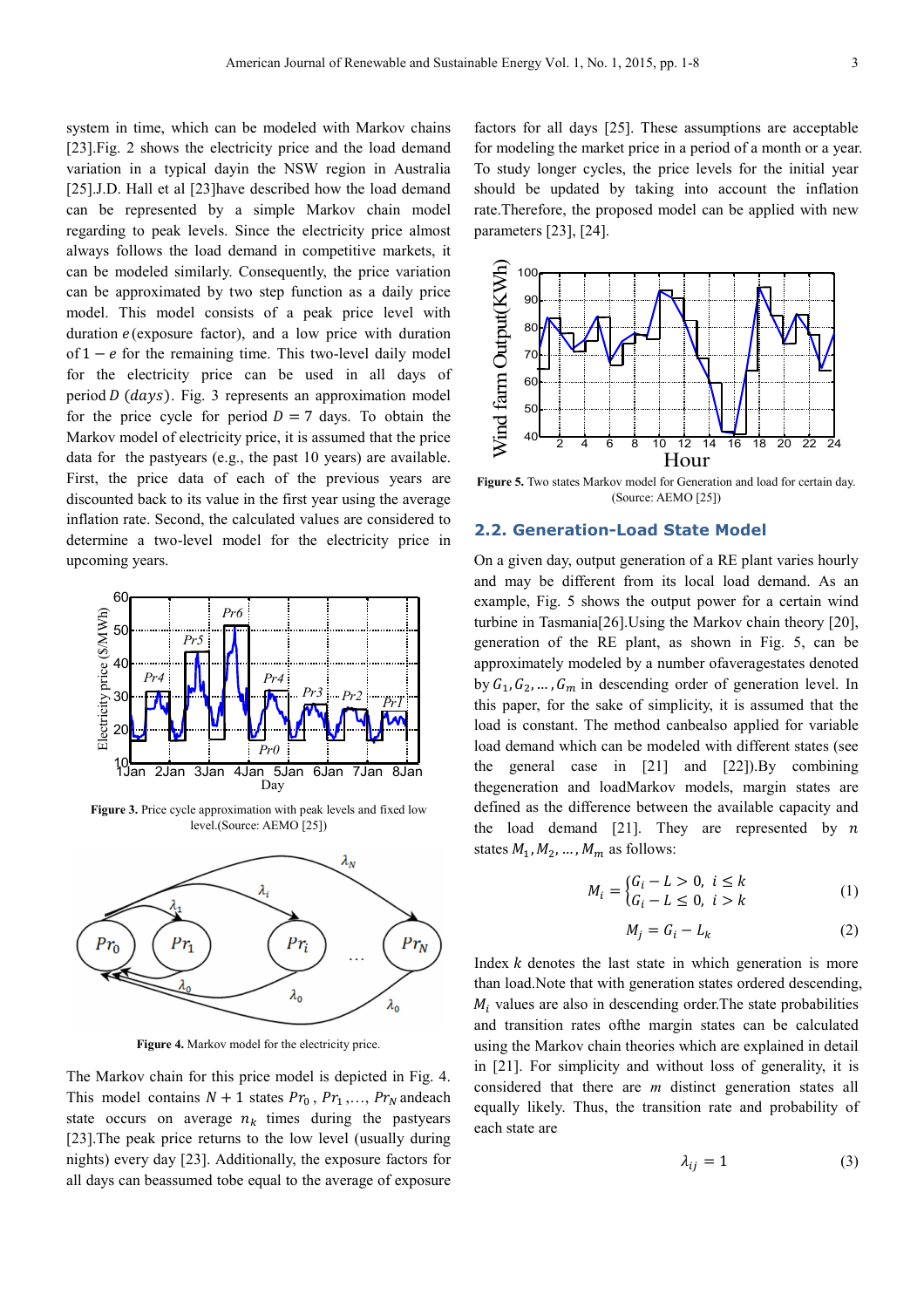$$
p_i = 1/m \tag{4}
$$

An advantage of modeling the generation and load using the Markov theory is the ability of modeling variation in the renewable energy sources such as wind turbines and PV cells [22]. Moreover, by considering more levels in shorter time intervals and acquiringmore data on the past behavior of the generated power, more accurate margin states model can be obtained [23].

#### **2.3. Cost-Benefit State Model**

To analyze FIT policies usingMarkov model, it is required to develop a cost-benefit Markov model that shows the costs and benefits of trading electricity between the market and the RE developer. In steps  $a$  and  $b$ , twoMarkov chain models are obtained, one for the market price levels and the other one for the margin levels. It can be considered that for the small scale of renewable generations in the electricity markets, these two models are mutually exclusive. The combination of these two state models will be a Markov model with  $m(N + 1)$ states.In this mixed Markov model, state  $S_{ii}$  (  $i =$  $1, 2, ..., m, j = 0, 1, ..., N$  denotes the state, in which the margin level is in state  $i$ ,  $(M_i)$  and the market price is in state *j*,  $(Pr<sub>i</sub>)$ . Method of combination the twoMarkov models is similar to the method used in developing margin states model from the load and capacity, as discussed in [21].

To obtain a Markov model for the cost and benefit of developer in the premium price FIT scheme, it is essential to distinguish all situations in which the RE developer would make benefit or pay cost. In this paper, it is assumed that the

FIT payment is"Net",which means that the RE units sell their extra generation over the local load to the grid and receive FITsupport [13]. This approach is different from "Gross" payment, in which the RE units receive government's support for all their generated electricity [13]. Accordingly, positive margin state  $M_i$ , corresponds to the states  $S_{ij}$  ( $0 \le j \le n, i \le k$ )  $k$ ), in which the developer would sell its extra generated electricity (with the amount of  $M_i$ ) to the grid based on FIT price and makes benefit.On the contrary, if the load demand exceeds the generation of RE plant then the developer will buy electricity from the grid but based on the market price. In this case, we are in the margin state  $M_i \leq 0$  corresponds to the states  $S_{ij}$  ( $0 \le j < n, i > k$ ).It is important to note that the Gross FIT policies can also be examined with a little change in modeling of the cost and benefit. In addition to the above issues, there are other costs such as investment, operation and maintenance costs that will be considered in the model in the simulation.Consistent with themarket dependent FIT policies, the premium amount declines asthe electricity prices increase [13]. In its simplest form, when the current electricity price is in the lower levels (first  $l$  levels), the developer sells its extra generation at  $a$  percenthigher than the market electricity price.Ifthe current market price beat the higher levels,the developer will sell its extra generation at " $b$ " percent higher than the market price, and  $b < a$ . Parameters a and b are premiums of the market dependent FIT. This kind of FIT modeling mainly prevents windfalls phenomena that cause unreasonable profits for the RE developers [13]. Accordingly,the cost and benefit for premium priceFITare as follows:

$$
CB_{ij} = \begin{cases} M_i.Pr_j.(a+1) & 1 \le i \le k, j = 0,1,...,l \\ M_i.Pr_j.(b+1) & 1 \le i \le k, j = l+1,...,n \\ M_i.Pr_ji > k, j = 0,1,...,n \end{cases}
$$
(5)

where  $CB_{ij}$  (\$/year) denotes the state ij of the cost-benefit model.This approach can also be applied for modeling other types of FIT policies. Additionally, the above model contains only the cost and benefit of buying and selling electricity; however,other costs such as the investment,operation and maintenance costscan be added to the model to determinethe total RE developer's profit.

### **3. A Premium Price Fit**

In this section,the proposedmodel is used for a specific wind turbine project, to investigate the characteristics of a given FIT policy. The results are used to present design issues for an appropriate premium price FIT.The price levels and transition rates are given in Table I. The operational data of the wind turbine is given in Table II.To obtain theMarkov model for the electricity market, it is assumed that the simulation is performed for the NSW marketfrom 2006 to2014 [25]. The Markov model is obtained for the next 30 years of the project period. The parameters of this model are $D=365$ (days),  $N=9$ ,  $e=0.5$ . Hence,nine peak levels and one low level for the price in each year is considered.According to Table I, the data for this price model can be calculated asshown in Table III. The generated electricity is also modeled with  $m = 10$  distinctequally likely levels with transition rates of  $\lambda_k = 1$  (*trans/hour*) = 24(*trans/day*). Local load level isassumed to be constant at  $L = 10$  KW. Accordingly, themargin states model data for this proposed turbine are calculated as shownin TableIV.Using the data given in Table IV for the wind turbine, the present worth of total cost for studied turbine can be calculated as:

$$
C_t = G \cdot (C_{inv} + C_{0RM} \cdot \Sigma_{j=1}^{29} (1 + INF)^{-j}) = 233,600(\text{S}) \quad (6)
$$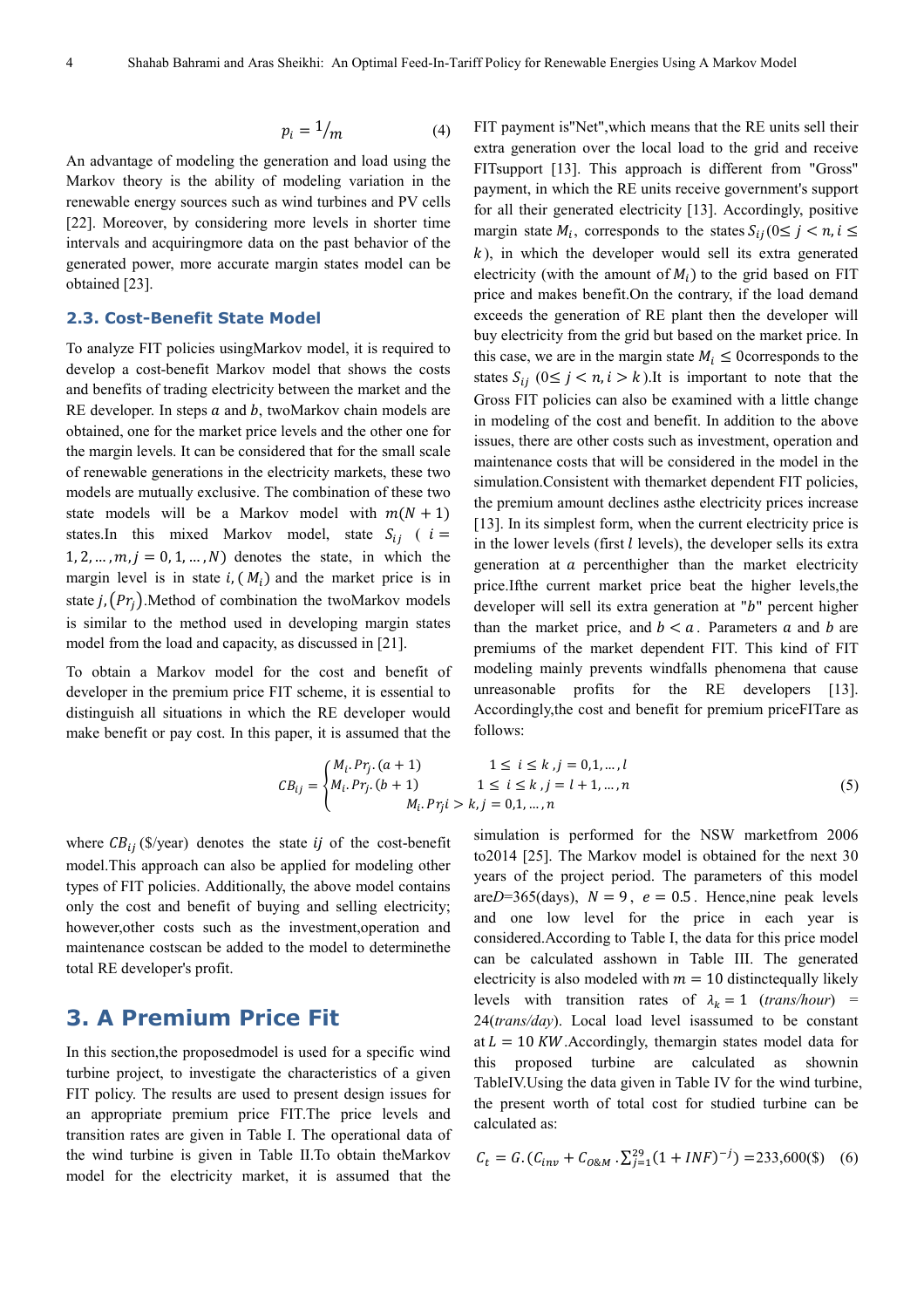where G is the generation capacity of the wind turbine.  $C_{inv}$  is the investment cost.  $C_{O\&M}$  is the operation and maintenance  $cost$ .*INF* is the Inflation rate.Renewable sources have high capital cost.Hence, it is imperative for the RE developer to setup a project with an acceptablepayback period. In the following subsection, the effects of FIT parameters will be examined to design the best policy.

Table I. Transition rates and state probability for price Markov model

| State number      | <b>Price States Data</b>            |                   |  |  |
|-------------------|-------------------------------------|-------------------|--|--|
|                   | <b>Transition rate to the state</b> | State probability |  |  |
| Low level $Pr_0$  | 1/e                                 | $1-e$             |  |  |
| Peak level $Pr_k$ | $n_{k}/D(1-e)$                      | $n_k e/D$         |  |  |

**Table II.** Operational data for the proposed wind turbine

| Generation capacity, $G$          | 100 KW        |
|-----------------------------------|---------------|
| Generation cost, $C_{gen}$        | 2000\$/KW     |
| Maintenance cost, $C_{\Omega 8M}$ | 15 \$/KW.Year |
| Capacity factor, $C_{fac}$        | 0.36          |
| Inflation rate, INF               | 2% per Year   |
| Plant life                        | 30 Years      |
|                                   |               |

Table III. Price levels, transition rates and probability of each price level

| <b>Price level state</b> | Price level data                                                    |       |             |       |
|--------------------------|---------------------------------------------------------------------|-------|-------------|-------|
|                          | Price levelPr <sub>i</sub> ( $\mathcal{S}/\mathcal{M}\mathcal{W}$ ) | $n_k$ | $\lambda_k$ | $p_k$ |
|                          | 37                                                                  | 73    | 0.4         | 0.100 |
| $\overline{2}$           | 39                                                                  | 63    | 0.34        | 0.085 |
| 3                        | 41                                                                  | 51    | 0.28        | 0.070 |
| $\overline{4}$           | 43                                                                  | 44    | 0.24        | 0.060 |
| 5                        | 45                                                                  | 37    | 0.20        | 0.050 |
| 6                        | 47                                                                  | 32    | 0.18        | 0.045 |
| $\overline{7}$           | 49                                                                  | 32    | 0.18        | 0.045 |
| 8                        | 51                                                                  | 25    | 0.14        | 0.035 |
| 9                        | 53                                                                  | 8     | 0.04        | 0.010 |
| $\mathbf{0}$             | 35                                                                  | 365   | 2.0         | 0.500 |

Table IV. Generation and margin levels for a sample wind turbine

| <b>State</b><br>number | <b>Generation levels data</b>       |                                           |             |         |  |  |
|------------------------|-------------------------------------|-------------------------------------------|-------------|---------|--|--|
|                        | <b>Generation</b><br>$levelG_i(KW)$ | <b>Margin</b><br>level<br>$M_i = G_i - L$ | $\lambda_k$ | $p_{k}$ |  |  |
| 1                      | 72                                  | 62                                        | 24          | 0.166   |  |  |
| $\mathfrak{D}$         | 64                                  | 54                                        | 24          | 0.166   |  |  |
| 3                      | 56                                  | 46                                        | 24          | 0.166   |  |  |
| $\overline{4}$         | 48                                  | 38                                        | 24          | 0.166   |  |  |
| 5                      | 40                                  | 30                                        | 24          | 0.166   |  |  |
| 6                      | 32                                  | 22                                        | 24          | 0.166   |  |  |
| 7                      | 24                                  | 14                                        | 24          | 0.166   |  |  |
| 8                      | 16                                  | 6                                         | 24          | 0.166   |  |  |
| 9                      | 8                                   | $-3$                                      | 24          | 0.166   |  |  |
| 10                     | $\theta$                            | $-10$                                     | 24          | 0.166   |  |  |

#### **3.1. Premium FIT calculation**

Fig. 6 showsthe payback period of implementing the proposed wind turbine in terms of FIT payment parametera. It is assumed that  $b = 10\%$  is applied to the three highest price levels. By increasing the payment, the payback period will decrease, but choosing a proper payment depends on various factors from both RE developers' and thegovernment's points of view. For instance, choosing  $a =$ 53%, results in about 20years payback period. Besides, Fig. 7 illustrates that by choosing $a= 53\%$  as an incentive, the RE developer's present value of gross benefit in 30 years will be  $8.5 \times 10^4$  (\$), which is enough for such a small-scaled project.The results presented indicate that the proposed method can easily model the cost, benefit and payback period of the RE developer to design a proper FIT policy.



Figure 6. Payback period in terms of incentive payment.



**Figure 7.** Total gross benefit in terms of parameter*"a".*

#### **3.2. Windfall Profit**

Unreasonable values for FIT parameters could resultin more than necessary profit or windfall profit for the RE developer [13]. A windfall profitrefers toan unreasonable high profits caused by rising market price unexpectedly. In case of premium price FIT policy, the improper value of parameter  *may result in windfall profit for the RE developers [13].* Fig. 8 depicts the impact of increasing premiums in lower and higher price levels. It can be seen that for a given year, an increase in parameter b from 10% to 100%results in less increase in the benefit than that of increasing parameter a from 30% to 60%. This indicates that increasing premiums for lower levels result in much more benefit for the RE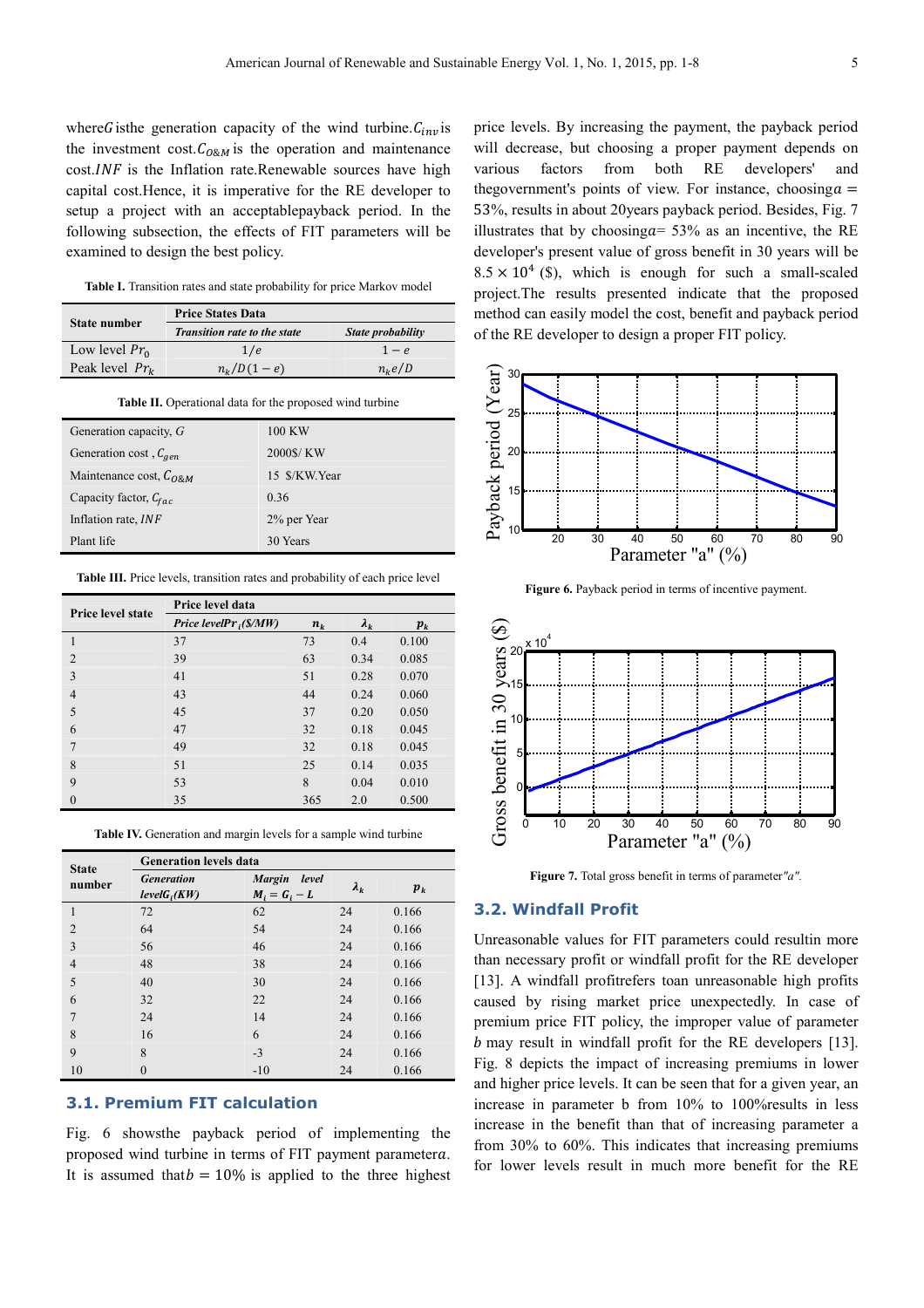developers. This fact implies that high premiums in higher price levels result in not only inflation and windfall profit which are not acceptable in the market, but also a slight increase in the developer's benefit inlong-term. Accordingly, to avoid these consequences, policy makers lmost always choose low payment in higher market price [13].



**Figure 8.** Impact of increasing parameter *"b"* and parameter *"a"* on benefit.

#### **3.3. Gradual Degression of RE Premium**

FITs often include technology improvement factors designed to reduce payments over time. Gradual degression of premium is utilized to encourage the developer to update the RE plant technologically [11]. The degression would be influential for the developer if it gradually increases. Then, the RE developer will be forced to expand its technologies to compensate lower benefits in the last years of the project. Here, a second order function is used to model degression in the premium of lower price levels (parameter  $a)$ . Parameter  $b$  is assumed to be fixedat a value of 10%. Fig. 9depicts the degression of parameter  $\alpha$  from 53% to 33% during the first 15 years of the project period. As Fig. 10shows, yearly benefit of the RE developer decreases gradually because of the FIT degression. Hence, the developer is forced to increase the generation to gain benefit by selling more electricity to the grid. The proposed method signifies that in case of degression, the developer should increase its generation at a rate of 9.5% yearly to gain the previous gross benefit without degression  $(8.5 \times 10^4 \text{ (S)}).$ The yearly benefit of developer withdegression and generation growth is shown in Fig. 10 with dashed line.



**Figure 9.** Degression in premiums for premium price FIT.



Figure 10. Generation growth(about 9.5% peryear) can nuetralizedegression effect and increase the gross benefit.

#### **3.4. Risk Assessment Analysis**

Another fact associated with the financial decisions in FIT policies is the probability of insufficient income for RE developer. Insufficient income can be seen from different points of view, one of them is being potential failure to pay the monthly payment of the loan which is received for starting up the renewable project.

Since the capital cost of renewable technologies is very high, it is common practice for the governments to lend a loan to RE developers for purchasing the technologies. This policy not only encourages people to use renewable, but also compel them to expand their technology in an effective way to reduce the risk of failure to pay the monthly payment of the loan. This risk is defined asthe RE developer risk or RER index.The RER index is dependent on the amount of FIT payment, market price, and generation conditions. Raising the FIT payment or the electricity price as well as improving the generation will result in decreasing the risk of failure to pay back the loan. Thus, it is imperative to decide on a proper amount of FIT payment, parameter  $a$ , to have an acceptable payback period and small enough RER index.



Figure 11. Probability density function of daily benefit.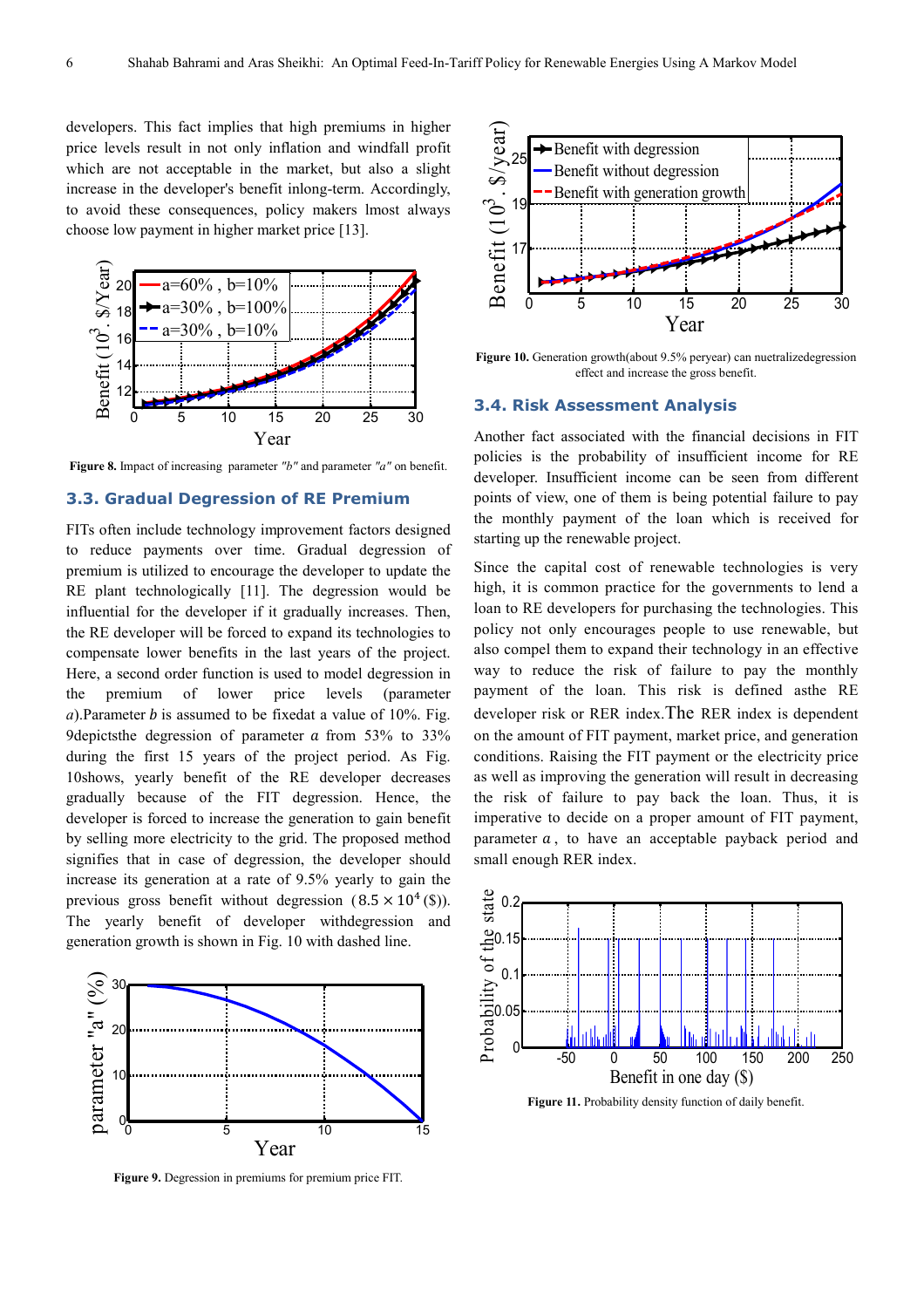

**Figure 13.** RER index in the last year of the loan payment in terms of <sup>13</sup> <sup>15</sup> <sup>17</sup> <sup>19</sup> <sup>21</sup> <sup>23</sup> <sup>25</sup> 0.015 Payback period

payback period.

In the following analysis, the duration of the loan is assumed to be equal (or proportional) to the payback period of the project. It means that if the government chooses an incentive FIT policy to lower the payback period, then the duration of paying the loan alsogets lower.Assume that the amount of loan for the yearly interest rate of 2% equals to the renewable technology capital cost of 233600\$, the monthly interest rate is aprroxiamtly

$$
INT = 0.02/12 = 0.00166 \tag{7}
$$

Thus, the monthly payment,  $P$  of the loan can be written in terms of the loan duration as shown below.

$$
P = \frac{INT \times A}{1 - (1 + INT)^{-N} loan} \tag{8}
$$

Accordingly, different values of payback periods result in various range of loan duration,  $N_{loan}$  and consequently different amount of monthly payments.The daily Markov model for the project gives us the probability of a valid amount of benefit or cost of RE developer in each day. These states and their respective probabilities can be seen as the daily probability distribution function (PDF) of the benefit and cost of the developer, which is shown in Fig. 11. By considering the fact that monthly cost and benefit of the RE developer is sum of the 30 daily costs and benefits, and the obtained daily PDF function for all days are the same, thenthe monthly PDF function in terms of the daily PDFsfunctions is [13]:

$$
f_{30}(x) = f_1(x) * (f_1(x) * (... * f_1(x)) ...)
$$
 (30 times) (9)

where "\*" denotes the convolution integral of the two functions. After obtaining the probability distribution function of monthly cost and benefit of the RE developer, the RER index is determined as follows:

$$
RER = \int_{-\infty}^{P} f_{30}(x) dx \qquad (10)
$$

The parameter  $P$  in (8) is equal to monthly payment of the loan defined in (8).Fig. 12 andFig. 13 illustrate the RER index for the first and last years of the loan period in terms of the payback period. According to these figures, in the first year RER decreases when the payback period increases; however, in the last year of loan payment (which is equal to the payback period in this study) the RER is a convex function ofthe payback period. Consequently, it is necessary to decide on a policy with appropriate enumeration payment that results in proper payback period and RER index for the total loan payment period. In this case, as Fig.11 and Fig. 12 represent, a suitable value for the parameter  $a$  can be chosen within 50% to 60% which yields payback period from 17 to 21 years, and the RER index within 3.3% to 3.43%in the first year and 1.8% to 2.3% in the last year of the loan payment, respectively. This analysis can help the policy makers to evaluate various premiums and select the best one according to both the government and the RE developer's viewpoints. By choosing this value as the FIT payment, the payback period becomessufficiently small, while the RER index will be small in the first and last years of the loan.

### **4. Conclusion**

FIT policies promise great encouragement for REdevelopers in order to increase their generation as well as to make renewable sources a major supply of energy.This paper introduces a noble technique based on Markov state theory to predict load, generation and electricity price behavior. Simulation results approve high potential of the technique in order to design and analyze different types of FIT policies.In summary, the proposed method can be used todesign a model for electricity price and prediction of future behavior of the market. This model can be in terms of hour, day, week, month and year depending on the goals and required accuracy of the analysis. It can be used to design a model of cost and benefit of RE plants inboth net and gross FIT policies, and to examine the RE developer risk in various circumstances for example in project loan payments. This method can also be utilized to compare various FIT policies in order to determine the best choice for a certain country. Furthermore, the influence of unexpected variations in